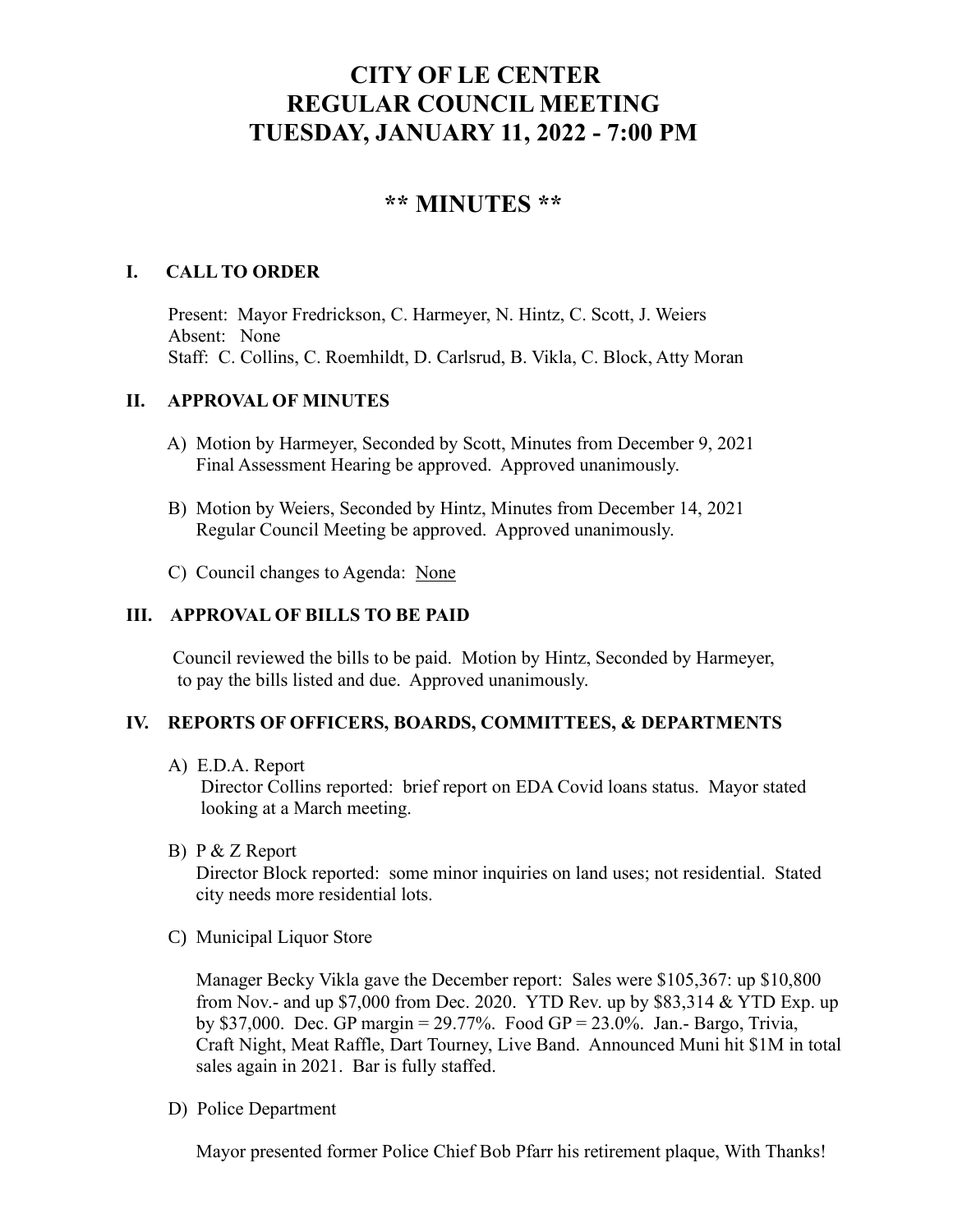- 1) Mayor Swore In and Oath of Office to new Police Chief Derek Carlsrud.
- 2) Chief Carlsrud reported on the police activities for month of December: 117 calls @ 2,812 miles patrolled/ total calls down 6%, total miles down 3% for the year. Chief Carlsrud gave the year-end report.
- 3) Police Officer hiring committee recommendation for Orlando Hernandez for open F/T police officer position. Interviewed three applicants; he is the best candidate. Motion by Scott, Seconded by Hintz, to accept hiring committee recommendation: and approve Orlando Hernandez as F.T. police officer. Approved unanimously.
- 4) Mayor Swore In and Oath of Office to new Police Officer Orlando Hernandez.
- E) Public Works: Water, Sewer, Refuse, Streets, Parks Departments

Public Works Supt. Curt Roemhildt reported:

- SEE: Gave year-end report regarding the Parks, Streets, Refuse, Water, Sewer
- Skating Rink- is open and going well.
- F) Pool

 Councilman Scott of Pool Committee requested permission for Mgr. Dinwiddie to purchase our own popcorn machine for the pool; instead of renting one each year. Money from the Sportsman's Club donation would be used. Council approved.

G) Bolton & Menk Engineering

 1) Engineer Adam Jacobs reported on 2020 St. Project: (none) Reported L.S. County at the old jail property will want to tie in a storm sewer into the city storm sewer line.

# **V. PUBLIC FORUM**

 LuAnn Leach @ 585 No. Waterville Ave. asked for a response to her letter contesting her assessment amount on the 2020 Street Project. Atty Moran stated those response letters would be going out the end of that week or early the next week.

There were no other petitions, requests, or communications from the general public.

# **VI. OLD BUSINESS**

- A) Motion by Harmeyer, Seconded by Scott, to approve Daniel E. Evans as the next F.T. city administrator with a base salary of \$75,000 and starting date of Feb. 28, 2022 and upon completion of one year service an additional increase of \$5,000 shall be added to this salary. Approved unanimously.
- B) Motion by Hintz, Seconded by Harmeyer, to Yes waive the WAC & SAC fee's (\$2,500) for new residential and commercial construction in 2022. Approved unanimously.